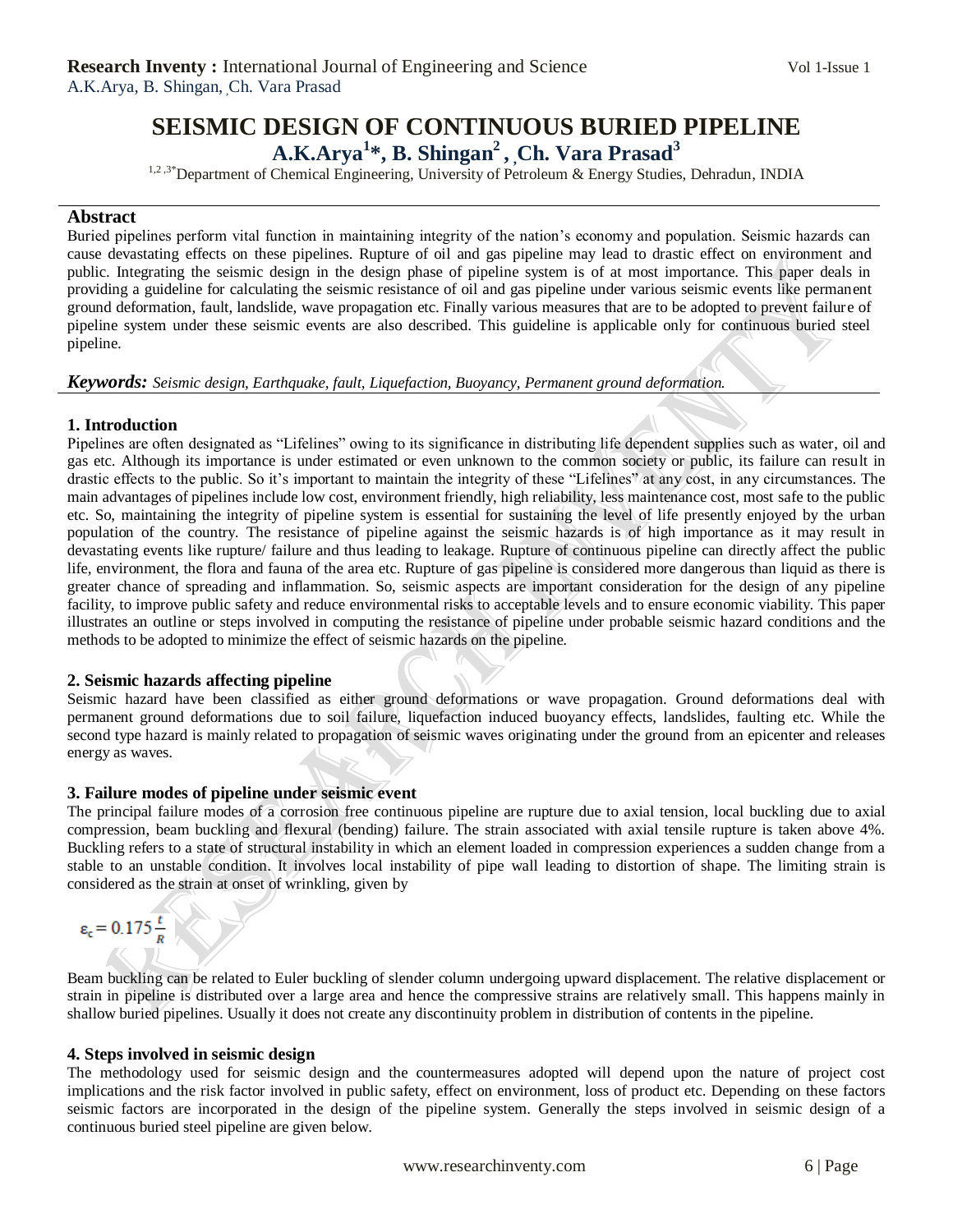A.K.Arya, B. Shingan, Ch. Vara Prasad

- i. Adopting a performance criterion for pipeline under seismic event according to design philosophy established.
- ii. Identification of potential seismic areas or loads along the pipeline.
- iii. Estimating the seismic loads/magnitude by probabilistic or deterministic methods HAZARD ASSESMENT
- iv. Computing the present seismic resistance of pipeline (before applying seismic resistance strategies) using various analytical and FEM approaches
- v. Identifying the potential failure zones of pipeline
- vi. Selection of a proper construction measures and mitigation strategies.
- vii. Implementing these strategies in the pipeline design and during construction phase.

The first step involves identification and finalizing various parameters concerned with seismic design incorporating cost and risk analysis. The design engineer has to finalize various parameters related to pipeline performance after seismic event. Most of the design guidelines adopt the design philosophy that "*there should not be leakage of oil or gas after the seismic event and the operation should be resumed shortly after minor repairs".*

Hazard assessment is another important step in seismic analysis. This helps to provide the seismic event magnitude and other related data"s required for the design engineer. Two approaches are normally utilized for this purpose-Probabilistic and Deterministic. The probabilistic approach is used to determine ground motions corresponding to the "Probable Design Earthquake" (PDE) and the "Contingency Design Earthquake" (CDE) provided the return period associated with these events is not too large. Normally the return periods are 50 and 500 years. In deterministic approach the return period doesn"t apply/ignored. Ground motions with higher return period (about 10,000years) are taken for critical cases or for those pipeline systems of importance or high risk. For such type of cases, deterministic approach is used, which uses high magnitude design earthquake. It means that for probabilistic approach, only those seismic hazard that have high probability of affecting pipeline are used. But in deterministic approach, it is assumed that a seismic event of highest magnitude selected from the historical data will definitely occur during the pipeline operation life. To design the pipeline against the seismic hazards, the resistance of pipeline under these

events have to be calculated. This is mentioned in step IV. Various analytical and FEM approaches are used for this purpose. This depends upon the type of seismic hazard, soil properties, pipeline properties etc. Analytical approaches used to compute pipeline resistance for various seismic hazards are explained below.

Soil plays an important role in the seismic behavior of pipeline. Loads are induced in between pipeline and soil. This is due to friction between soil and pipeline surface. The amount of restraint or load exerted on the pipeline is a non linear function of the relative soil-pipeline displacement. The actual three dimensional soil-pipe interactions can be ideally modeled as pipe resting on continuous multilinear soil springs. The three dimensional soil restraints can be represented by a series of discrete springs. It is an elasto-plastic model often adopted to represent the soil restraint against the deformation of pipeline. Soil-pipeline interaction is generally represented by components in the axial (longitudinal), transverse horizontal and transverse vertical directions. The pipeline is modeled as a beam and nodal forces t, P, Q are used to represent soil loads. These maximum soil forces on the pipeline decreases at large displacements and becomes constant once it reaches maximum value. For large relative displacements that occur between soil and pipeline, soil loads may reach a constant ultimate value tu, Pu,Qu. These soil resistant forces are used for computing pipe response under various seismic hazards.



\*The maximum axial soil resistance (*tu*) per unit length of the pipe can be calculated as: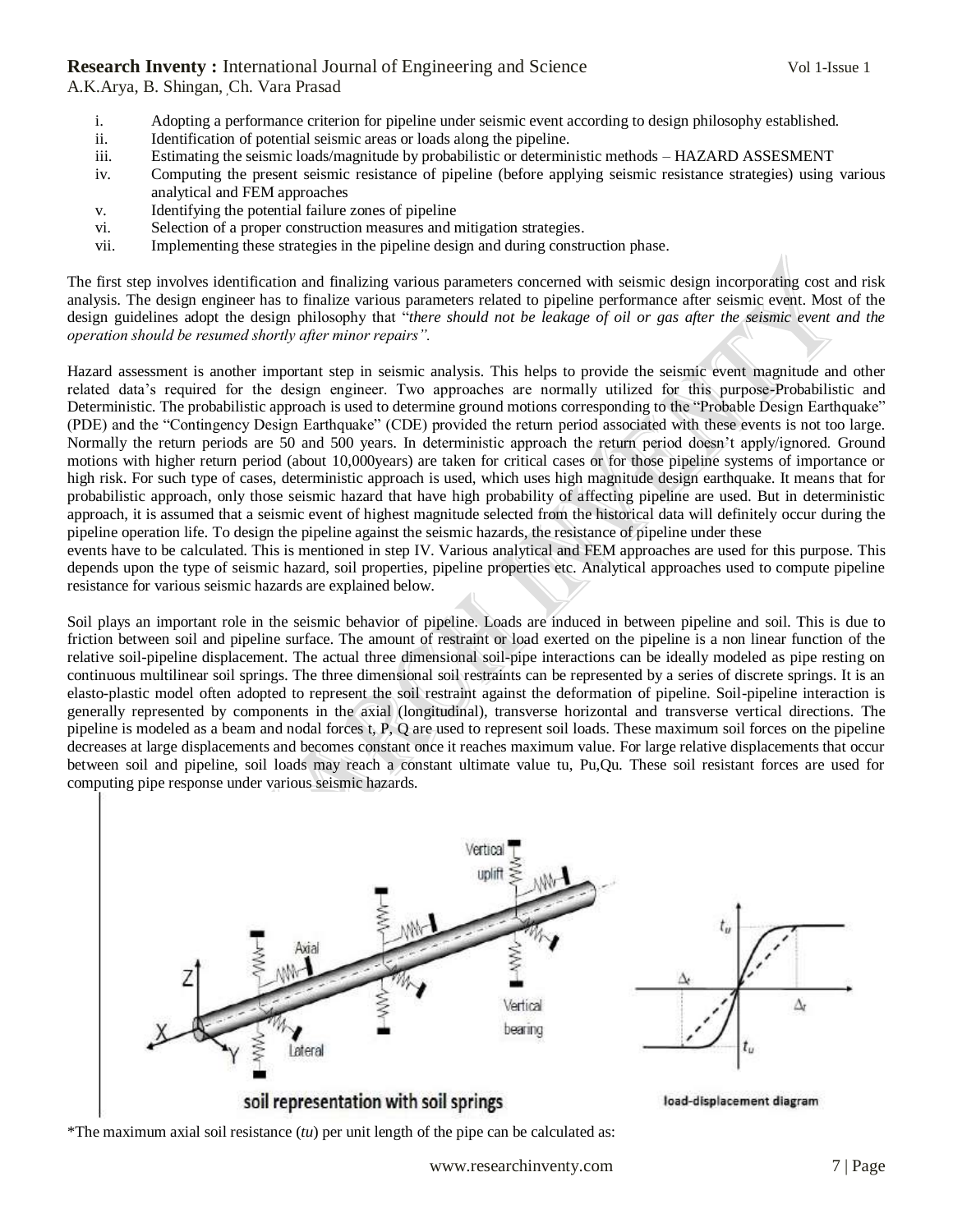$$
\mathbf{t}_{\mathbf{u}} := \pi \cdot \mathbf{D} \cdot \mathbf{C} \cdot \alpha + \pi \cdot \mathbf{D} \cdot \mathbf{H} \cdot \mathbf{y} \cdot \frac{1 + \mathbf{K}_0}{2} \cdot \tan(S)
$$
\n(1)

\*The maximum lateral resistance of soil per unit length of pipe can be calculated as

$$
\mathbf{P}_{u} \coloneqq \mathbf{N}_{ch} \!\cdot\! \mathbf{C} \!\cdot\! \mathbf{D} + \mathbf{N}_{qh} \!\cdot\! \mathbf{y} \!\cdot\! \mathbf{H} \!\cdot\! \mathbf{D}
$$

 **(2)** \*The maximum soil resistance per unit length of the pipeline in vertical uplift can be calculated as:

$$
Q_u = N_{cv}cD + N_{qv}yHD
$$

**(3)** (3) \*The maximum soil resistance per unit length of pipeline in vertical bearing can be calculated as

$$
Q_d = N_d cD + N_q yHD + N_y \gamma D^2/2
$$

\*Refer ALA (2001), Guidelines for the design of buried steel pipes

Permanent ground deformation refers to the unrecoverable soil movement due to faulting, landslide, settlement or liquefaction induced lateral spreading. There are many patterns of permanent ground deformation depending on local soils and geological settings. Permanent ground deformation can be resolved into longitudinal permanent ground deformation and transverse permanent ground deformation depending upon the angle by which the pipeline crosses the PGD. These are explained below:

#### **4.2.1. Pipeline response under longitudinal PGD**

Longitudinal permanent ground deformation occurs when the soil movement is parallel to the pipe axis. Under longitudinal PGD, the main failure modes of a corrosion free continuous pipeline are local buckling (wrinkling) in compressive zone and tensile failure. Tensile strains act on initial start position of pipeline and compression strains act at the end/final position of PGD.



Pipeline response against longitudinal PGD

The ground movement is characterized by amount of movement (δ), length of PGD zone (L), width of PGD zone (W).

(4)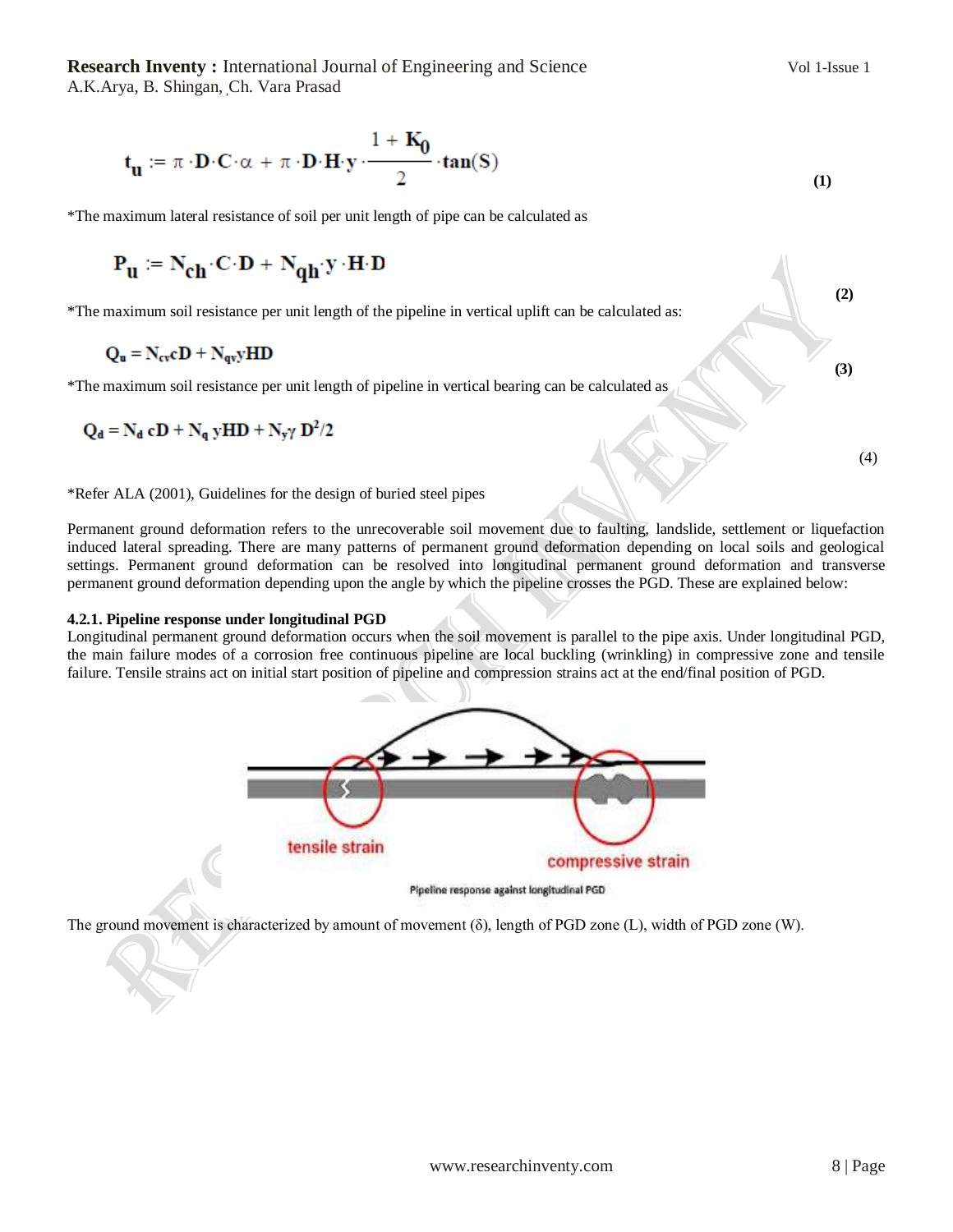

Two models/cases are considered in order to apply analytical equations.

In case-1, the amount of ground movement (δ design) is large and the pipe strain is controlled by length (L) of the PGD zone.

In case-2, length (L) is large and the pipe strain is controlled by δ. The strain developed in pipeline (Reference 6) for both the cases can be found from following equations

Case-1

$$
\epsilon_{\mathbf{a1}} := \frac{\mathbf{t}_{\mathbf{u}} \cdot \mathbf{L}}{2 \cdot \pi \cdot \mathbf{D} \cdot \mathbf{t} \cdot \mathbf{E}} \left[ 1 + \frac{\mathbf{n}}{1 + \mathbf{r}} \left( \frac{\mathbf{t}_{\mathbf{u}} \cdot \mathbf{L}}{2 \cdot \pi \cdot \mathbf{D} \cdot \mathbf{t} \cdot \sigma_{\mathbf{y}}} \right)^{\mathbf{r}} \right] \tag{5}
$$

Case- 2:

$$
\epsilon_{a2} := \frac{t_{u} \cdot L_{e}}{\pi \cdot D \cdot t \cdot E} \left[ 1 + \frac{n}{1+r} \left( \frac{t_{u} \cdot L_{e}}{\pi \cdot D \cdot t \cdot \sigma_{y}} \right)^{r} \right]
$$
\n(6)

#### **4.2.2. Pipeline response under transverse PGD**

Transverse PGD refers to the movement of soil or PGD perpendicular to the pipe axis. When subject to transverse PGD, the pipeline will stretch and bend. So, the failure of a pipeline under transverse PGD are due to axial tension (stretching) and flexural (bending) strain.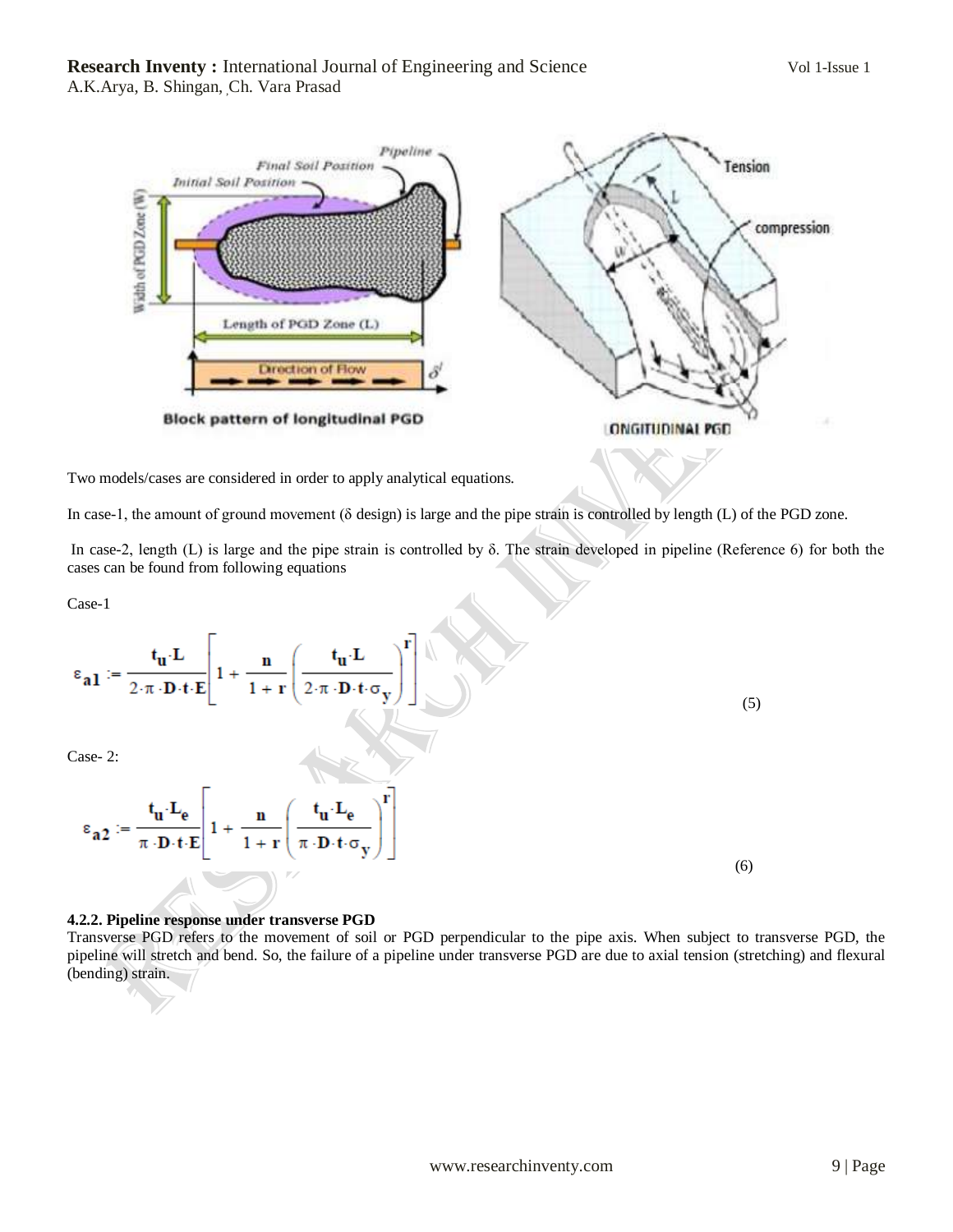# **Research Inventy :** International Journal of Engineering and Science Vol 1-Issue 1 A.K.Arya, B. Shingan, Ch. Vara Prasad



For calculation of strains induced in pipe by transverse PGD can be calculated by considering two cases. This is on the basis of behavior of pipeline as "flexible" and "stiff" as mentioned earlier. Thus two conditions can be considered:

1) Large width of PGD zone (flexible)

2) Narrow width of PGD zone (stiff).

For case 1:

Since the PGD zone is wide, both bending and axial strains are produced. The maximum bending strain,  $\varepsilon_b$ , in the pipe, is given by

$$
\epsilon_{\rm b} = \pm \frac{(\pi^2 \delta D)}{W^2}
$$

The average axial tensile strain,  $\varepsilon_a$ , is approximated by

$$
\epsilon_a = \frac{(\pi/2)^2 \delta^2}{W^2}
$$

For case 2:

Since the PGD zone is small, pipe is considered as stiff. The maximum strain in the pipe is given by

$$
\varepsilon_{\rm b} = \pm \frac{(p_u W^2)}{3\pi E t D^2}
$$

 **(9)**

 **(7)**

 **(8)**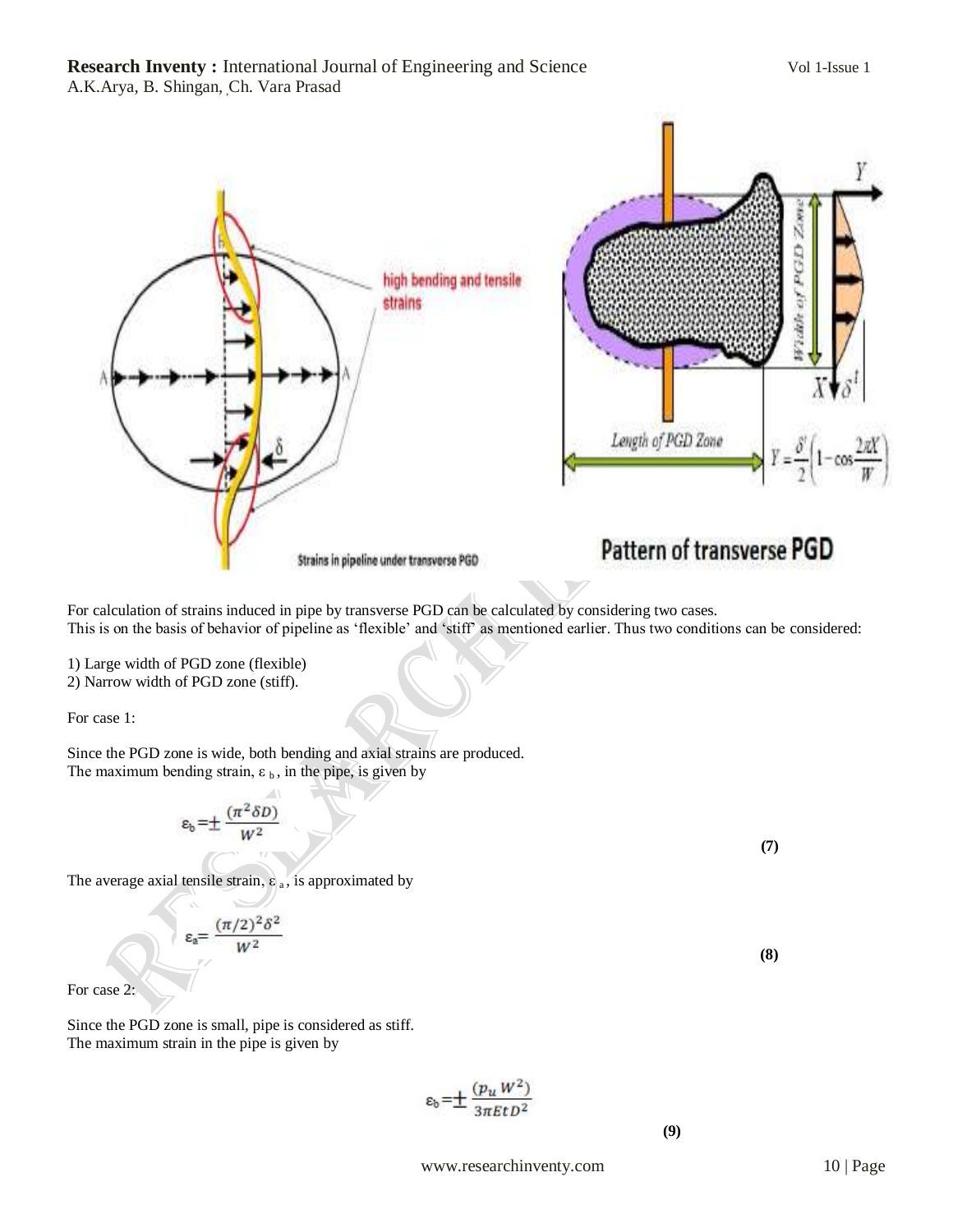#### **4.3. Faulting**

An active fault is a discontinuity between two portions of the earth crust along which relative movement occurs. This differential movement may occur suddenly due to an earthquake or gradually over a long period of time. The surface displacement of the ground depends upon the geology, type of fault, magnitude of the earthquake and also its distance from epicenter. Faults are classified by their direction of movement or slip or angle of dip with respect to the ground surface. The main failure modes of pipeline under fault movement are tensile rupture, local buckling and beam buckling. Faults are classified as strike slip fault,normal slip fault or reverse slip fault. In many cases, the faults can be a combination two type of movements. This can be understood from the figure



The pipeline performance under fault movement depends on pipeline characteristics (diameter, material etc), pipeline-fault crossing angle, effective unanchored length, soil properties etc.

 $\overline{\phantom{a}}$ 



Component of fault displacement in the axial direction of pipeline is:

$$
\delta_{f\_ax} = \delta_{f_5} \cos \beta \tag{10}
$$

Component of fault displacement in the transverse direction of pipeline is:

$$
\delta_{f\_lat} = \delta_{fs} \cos\beta
$$

(11)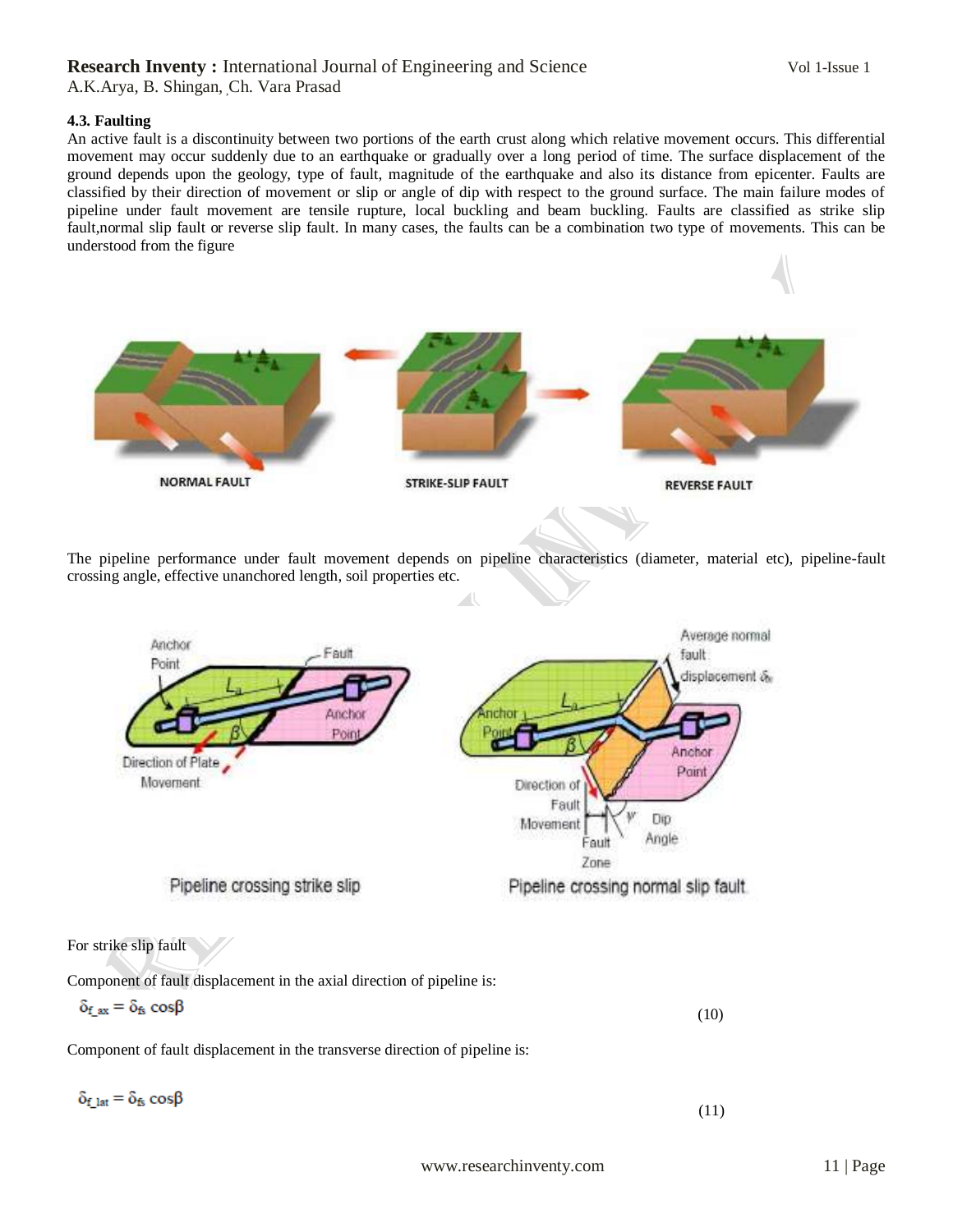Where  $\delta_{fs}$  is the strike slip fault movement in meters.

For normal slip fault

Component of fault displacement in the axial direction of pipeline is:

$$
\delta_{f\_ax} \equiv \delta_{\text{fn}} \, \, \text{sin}\beta \, \, \text{cos}\psi
$$

Component of fault displacement in the transverse direction of pipeline is:

 $\delta_{\rm f \ 1at} = \delta_{\rm fh} \cos \psi \ \cos \beta$ 

Component of fault displacement in the vertical direction of pipeline is:

$$
\delta_{f\_ver}=\delta_{\text{fn}}\,sin\psi
$$

where  $\delta_{fn}$  is the normal fault movement in meters.

For reverse slip fault

The displacement components are considered in the same manner as normal slip fault with negative slip. For oblique faults, the strike slip displacement and normal slip (or reverse slip) displacement may be added algebraically in axial, transverse and vertical direction of the pipeline axis.

(14)

(12)

(13)

The average pipe strain for a fault crossing can be calculated as:

$$
\varepsilon = 2.I_p \left[ \frac{\delta_{fax}}{2.L_{a_{eff}}} + \frac{1}{2} \left( \frac{\delta_{ftr}}{2.L_{a_{eff}}} \right)^2 \right]
$$

**(15)** (15)

Effective unanchored pipe length can be calculated as:

$$
L_a = \frac{E \cdot \epsilon_y \cdot \pi \cdot D \cdot t}{t_u}
$$

 **(16)**

The strain calculated helps design engineer to select appropriate countermeasures to reduce failure of pipeline under fault movement.

#### **4.4. Seismic wave propagation**

When earthquake occurs, seismic waves are propagated from the epicenter and they manifest themselves as strong ground shaking. Ground motions are composed of two types of waves- body waves and surface waves. Body wave travel through earth"s crust and surface wave travel along the surface. Body waves attenuate more rapidly than the surface waves since higher frequency waves attenuate more rapidly than low frequency waves. The above ground structures are more susceptible to the wave hazards than the underground structures. Shallow buried pipelines are more susceptible to these hazards although there will be no permanent ground deformation. The depth of the pipeline is an important factor in the designing of pipeline against these hazards.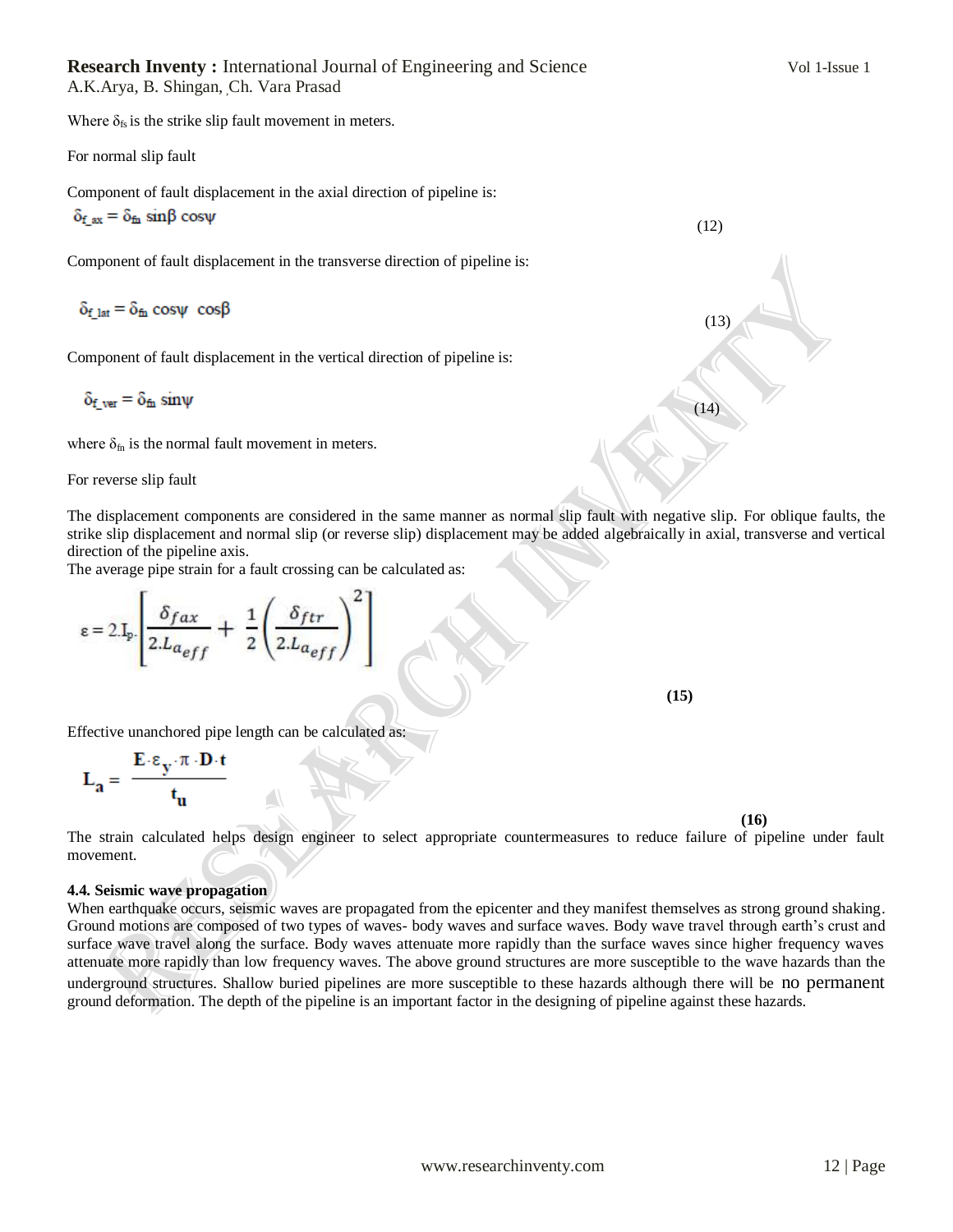

Peak ground acceleration and peak ground velocity are major parameters affecting the pipeline under wave propagation. Axial/longitudinal strains are the only value that is of concern as the flexural/bending strains are considerably small. The axial strain depends on the ground strain, the wave length of the travelling waves and the interaction forces at the soil-pipe interface. For small to moderate ground motion one can assume pipe strain equal to ground strain. For large ground motion, slippage typically occurs at soil-pipe at greater depth can reduce the design levels of ground shaking.

Maximum longitudinal/axial strain in pipeline due to wave propagation can be computed from the following equation.

 $\epsilon_{\rm a} = \frac{V_g}{a_e c}$ 

The maximum strain induced in the pipeline by friction at the soil-pipe interface is calculated as:

$$
\epsilon_{\text{soilpipe}} = \frac{t_u \lambda}{4AE}
$$

 $\sim$  (17)

(18)

The strain induced at soil-pipe interface (ε soil pipe) has to be greater than maximum axial induced strain (εa).Finally this maximum axial strain has to be verified with failure criterion and check whether it is within allowable limit.

#### **4.5. Buoyancy due to liquefaction**

Liquefaction is the transformation of a saturated cohesion less soil from a solid state to liquid state as a result of increased pore pressure and loss of shear strength. This results in reduction of the capacity of the ground to bear the structure. Usually moderate to large earthquakes are required for liquefaction to take place. In some cases, liquefaction can be observed as sand boils, ground settlement and fissures. Liquefaction is mainly depended upon the saturation of soil, pore water pressure, particle size of sand, compaction of sand etc. Buoyancy occurs due to liquefaction of soil in which the pipeline is buried. This can happen in flood plains, estuaries etc where potential of liquefaction is high during earthquake. Shallow burial of pipeline above water table, concrete encasement and intermittent anchors are the general mitigation measures.

The net upward force acts on the pipe when the buoyancy force created by pipe below the water table (or the liquefied level) exceeds the combined downward weight of the pipe, its contents (if present) and the soil column above the pipeline. The upward force imposed on a straight continuous buried pipeline from the liquefied soil is taken as: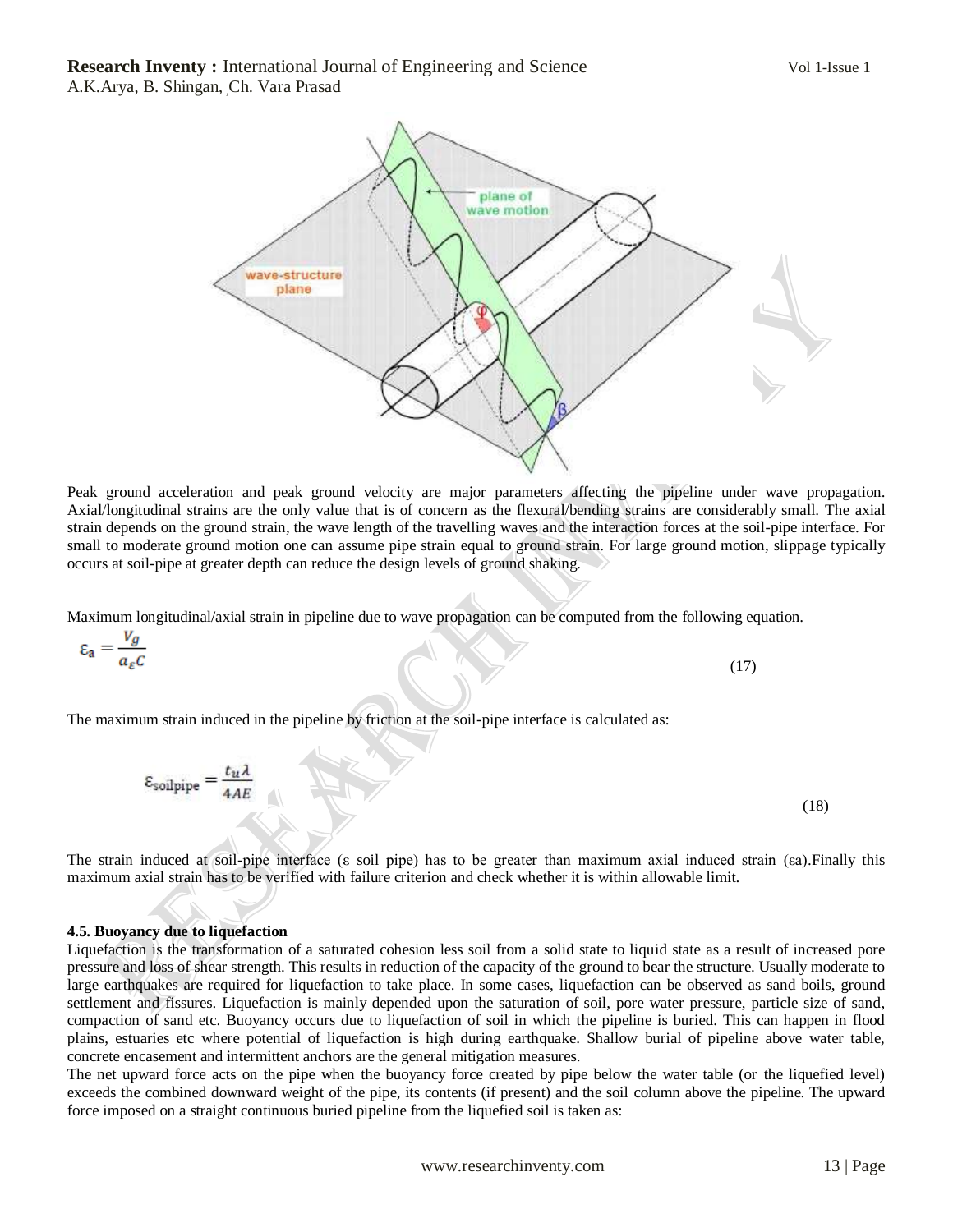**Research Inventy :** International Journal of Engineering and Science Vol 1-Issue 1 A.K.Arya, B. Shingan, Ch. Vara Prasad

$$
F_b = W_s - [W_p + W_c + (P_v - \gamma_w h_w)D]
$$
\n
$$
(19)
$$

Bending strain induced for a relatively short section of continuous pipeline (stiff pipe) subjected to buoyancy can be calculated as



Forces acting on a pipeline under buoyancy effects

On the basis of the upward force and bending strain found, necessary steps are taken to reduce the buoyancy by concrete coating, anchoring etc.

#### **5. Mitigation strategies/recommendations**

There are many strategies that can be adopted to prevent failure of pipeline under seismic hazard. These include using high grade material of higher ductility in pipeline, increasing thickness for fault mitigation, use of joints with enhanced expansion/contraction or rotation capability, methods to isolate the pipeline segment from ground movement during seismic event, methods to reduce ground movement, improving the quality of backfill soil and/or finally, avoiding or rerouting the pipeline from the areas susceptible to damaging ground movements. Mitigation measures for each type of seismic hazard are specific. Appropriate measures should be selected carefully after considering the economics involved. Earthquake monitoring system (EMS) also aids in emergency rupture situations. Beside all this, every operating company should have a seismic contingency plan for immediate action during emergency situations. Hazard specific mitigation measures are given below.

# *Mitigation strategies for PGD*

- $\triangleright$  Soil improvement in the potential areas by compaction, strengthening, soil densification etc thereby reducing the ground movement. Stabilized soil mattresses for liquefiable soil deposit areas
- $\triangleright$  Using appropriate coating for reducing the soil pipeline frictional force. This helps in reducing strains.
- Pipeline should be routed below the lowest depth of liquefiable soil as far as possible.
- $\triangleright$  Trenches, deformable walls can be constructed in upslope so as not to affect the pipeline while ground movement along slope.
- Expansion joints can be used for compensating for expansion, contraction, rotation and bending during a seismic event.

#### *Mitigation strategies for faults*

 $\triangleright$  Pipeline crossing strike slip fault should be aligned in such a way that only tension strains act on pipeline.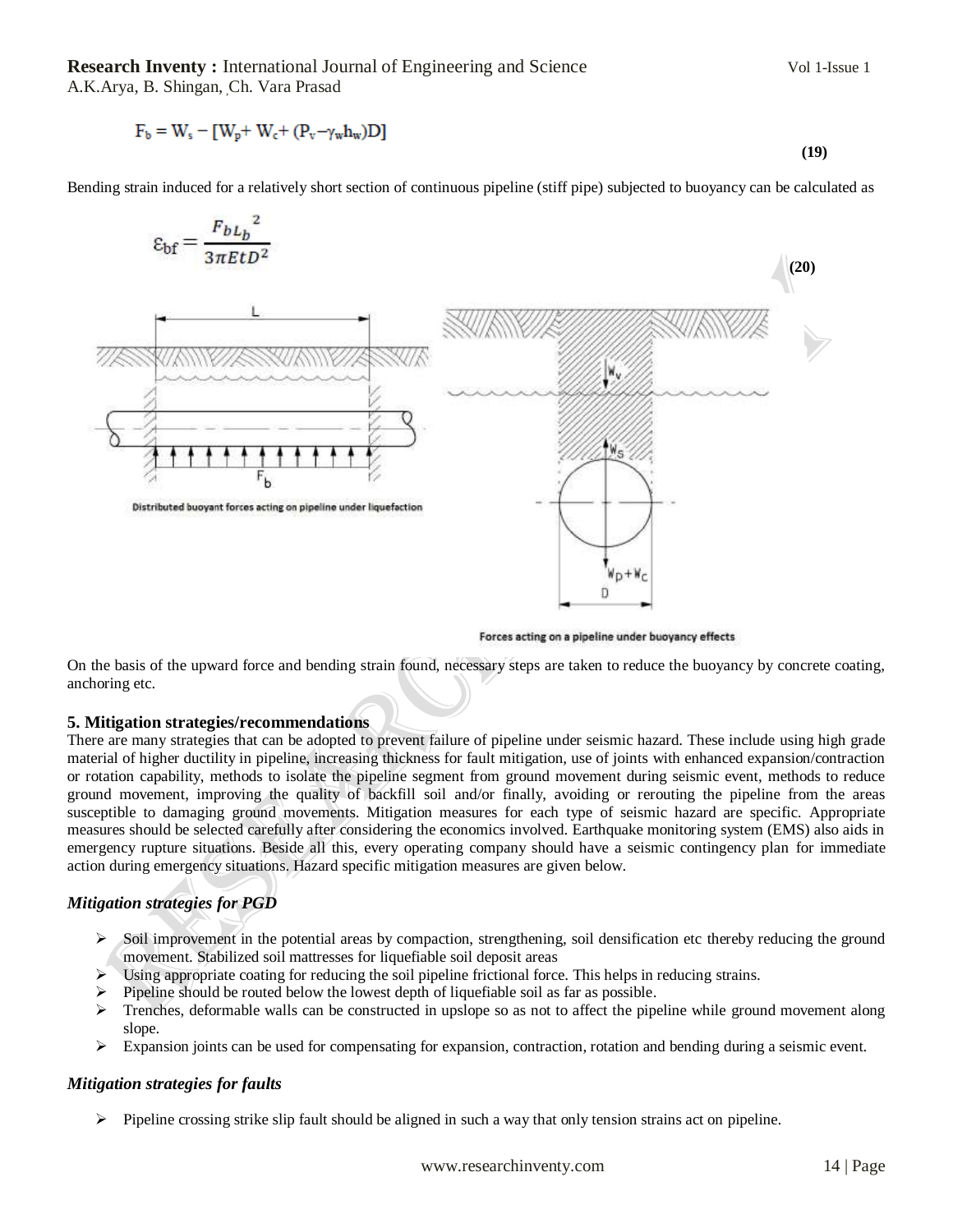A.K.Arya, B. Shingan, Ch. Vara Prasad

- $\triangleright$  For reverse slip faults where compression is anticipated, pipeline should cross at oblique angles to make allow only tensile stresses to act on pipeline.
- $\triangleright$  As far as possible the pipelines on either side of fault line should be devoid of bends, stub-ins, flanges or sharp edges which may restrict the pipeline from absorbing the stresses there by resulting in concentration of strains in local areas and leading to rupture.
- $\triangleright$  Pipeline should be shallowly buried in fault zones to reduce the soil restraints on pipeline.
- $\triangleright$  Special trench design proposed by NIST, 1996 can be used.
- Increasing the thickness of pipeline along the fault zone helps to absorb/ withstand more strains.Weld integrity should also be taken care of in this case.
- $\triangleright$  Pipeline coating with smooth and hard material helps to reduce soil restraints on pipeline. This is done by reducing angle of interface friction between soil and pipe.
- $\triangleright$  Use of loose to medium granular soil without cobbles or boulders helps to minimize the soil restraint on pipe. If the native soil varies with this soil, geo wrappings should be provided to resist mixing of backfill and native soil by period.
- $\triangleright$  Placement of pipeline on aboveground sliding supports helps to isolate pipeline from ground movement during seismic event.
- $\triangleright$  Making the pipeline aboveground is another option although it is expensive. So an economic analysis should be done based on probabilistic studies to come to a decision on this.
- $\triangleright$  Encasement of pipeline in large underground culverts or conduits.
- $\triangleright$  Shut off valves can be provided on either side of the fault line to reduce the risk of fire or other impacts to environment and public.

# *Mitigation strategies for buoyancy effects*

- $\triangleright$  Pipeline should be encased in concrete pipes to reduce the buoyancy effects (increased diameter also increases the upward buoyant force).
- $\blacktriangleright$
- $\triangleright$  Liquefaction of soil should be avoided by placing pipe above ground water table.
- $\triangleright$  Concrete weights or gravel filled blankets can be utilized to reduce buoyancy effect on pipeline.
- $\triangleright$  Making drainage system to reduce the water level is also effective.
- Anchor spacing can be reduced at potential buoyancy affected areas

# *Mitigation strategies for seismic wave propagation effects*

- $\triangleright$  Seismic wave propagation generally does not have serious effect on welded buried pipelines in good condition. Some situations where the wave propagation imply serious damage to the pipeline
- $\triangleright$  system include: a) transition between very stiff and very soft soils, b) penetration of pipe into valve boxes, c) pipes located at or near pump stations, d) T-connections, e) pipe fittings and valves, etc. Therefore, special care should be taken while designing the pipeline system in above situations.
- $\triangleright$  The pipelines weakened by corrosion, and the old cast iron pipes with bell and spigot joints are vulnerable to seismic wave propagation. Therefore special attention should be given to them.
- $\triangleright$  As far as possible, the selection of the seismic waves and the corresponding wave propagation speeds should be based on geophysical considerations.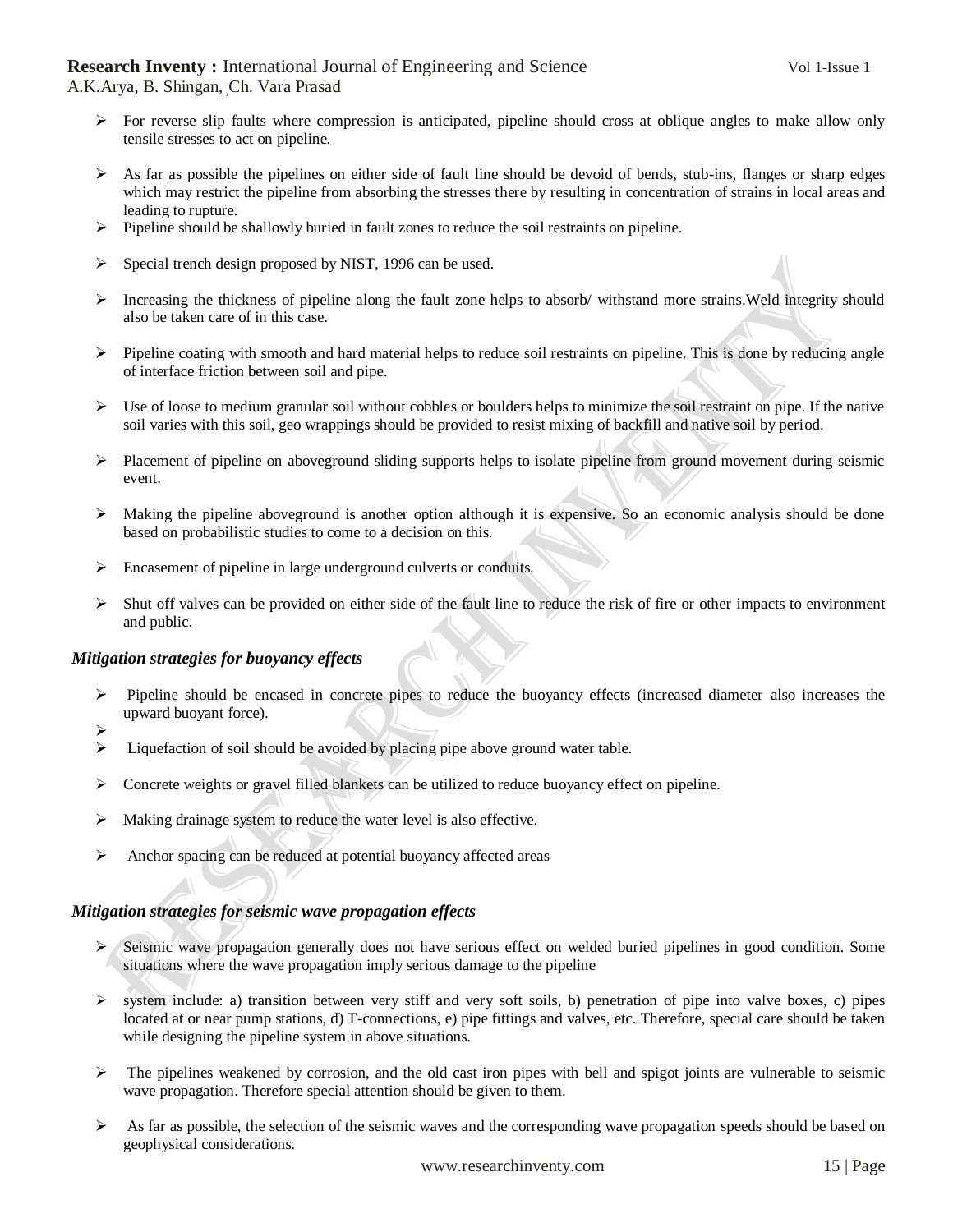A.K.Arya, B. Shingan, Ch. Vara Prasad

 $\triangleright$  The effect of wave propagation on pipelines can be minimized by minimizing the interaction force at soil-pipe interface with suitable pipe coating or wrapping or using suitable backfill soil.

## *Earthquake monitoring system*

An earthquake monitoring system (EMS) serves as a cornerstone for planning and guiding field reconnaissance. The EMS will automatically process ground motion data immediately after the event, which helps system operators to evaluate the severity of the earthquake ground shaking and, in turn, to make a general assessment of the potential for damage to the pipeline and supporting facilities.

### **Conclusion**

The importance of seismic design in pipeline system is inevitable. The attention given to seismic design in Trans Alaska paid off where the pipeline survived an earthquake of magnitude of 7.9 Richter scale. The guideline proposed in this paper can be used to calculate the behavior of pipeline under various seismic hazards and according to these computed strains; necessary mitigation measures should be adopted to prevent failure of pipeline. While selecting the mitigation measures -cost involved in application, after effects of pipeline rupture, importance of pipeline etc should be considered.

#### **Nomenclature**  $D =$ Outside diameter of pipe  $C = Coefficient of cohesion of backfill soil$  $H =$  Depth of soil above the center of the pipeline y= Effective unit weight of soil α =adhesion factor  $S =$ Interface angle of friction between pipe and soil  $\Phi$  = Internal friction angle of the soil  $f =$  Friction factor for various types of pipes (obtain from figure) Ko = Coefficient of soil pressure at rest. Nch= Horizontal bearing capacity factor for clay N qh= Horizontal bearing capacity factor for sandy soil  $N$  cv = Vertical uplift factor for clay  $Nqv = Vertical$  uplift factor for clay Nc, Nq and  $Ny =$  bearing capacity factors εa = Peak axial strain in pipe  $L =$  length of permanent ground deformation  $\sigma y$  = yield stress of pipe material n,r = Ramberg-Osgood parameter  $E =$  Modulus of elasticity of pipe material  $t = Thickness of pipe$  $R =$  radius of pipe  $\delta$  = amount of ground displacement due to the seismic hazard  $W =$  width of PGD zone  $\beta$  = angle of pipeline crossing a fault  $\psi$  = dip angle of fault  $La_{eff} =$  effective unanchored pipe length  $I_p$  = importance factor  $Vg =$  design peak ground velocity  $ae =$  ground strain coefficient  $C =$  Velocity of seismic wave propagation  $\lambda$  = apparent wave length of seismic waves at ground surface (can be assumed as 1.0km in the absence of further information)  $A = cross sectional area of pipe$ tu = maximium soil resistance in axial direction Pu = maximium soil resistance in lateral direction Qu = maximium soil resistance in vertical direction  $Ws = Total weight of soil displaced by pipe per unit length$  $Wp = Weight of pipe per unit length$  $Py = Vertical$  earth pressure  $\gamma w =$  Unit weight of water hw = height of water over pipeline  $Lb =$ Length of pipe in buoyancy zone  $Fb = B$ uoyant force acting on pipeline

# **References**

- [1] ALA (2001), Guidelines for the design of buried steel pipes.
- [2] ASCE (1984), Guidelines for the Seismic Design of Oil and Gas Pipeline Systems, Committee on Gas and Liquid Fuel Lifelines, American Society of Civil Engineers (ASCE), US.
- [3] D. G. Honegger, James D. Hart, Ryan Philips, Carl Popelar, Richard W. Gailing (2010),"Recent PRCI guidelines for pipelines exposed to landslide and ground subsidence hazards".
- [4] IITK-GSDMA (2007), Guidelines for seismic design of buried pipelines. Indian Institute of Technology, Kanpur.
- [5] Indranil Guha, Raul Flores Berrones (2008), "Earthquake effect analysis of buried pipeline".
- [6] Indranil Guha, M. Tech thesis, "Earthquake effect analysis of buried pipelines in Gujarat, India".
- [7] Jack X. Liu, Oil and gas journal, "Design guide developed for buried pipelines crossing active faults".
- [8] Jeffrey R. Keaton, Douglas G. Honegger (2008), "Geotechnical challenges for design of a crude oil pipeline across an active fault in an urban area".